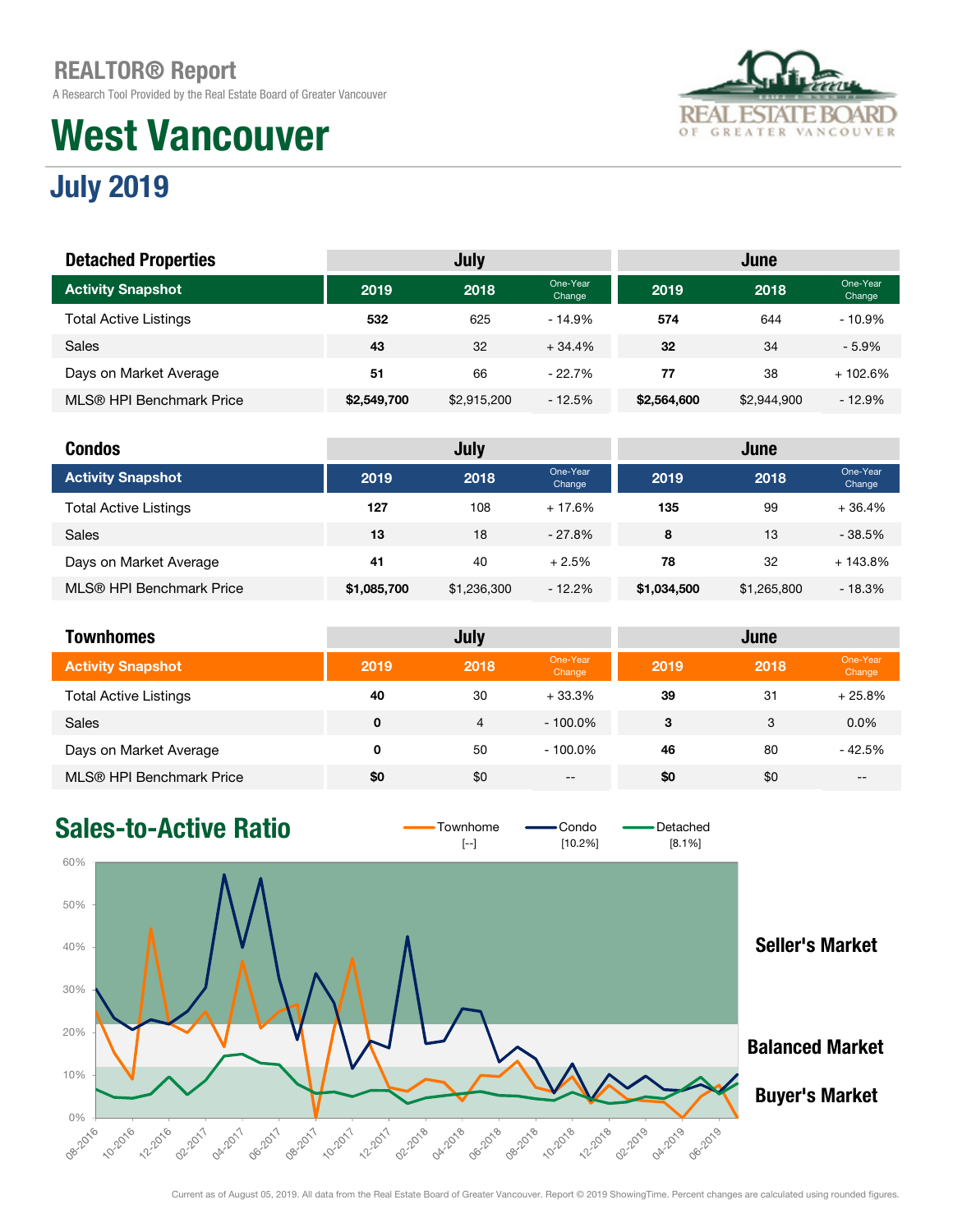A Research Tool Provided by the Real Estate Board of Greater Vancouver

## West Vancouver



## Detached Properties Report – July 2019

| <b>Price Range</b>          | <b>Sales</b>   | <b>Active</b><br><b>Listings</b> | <b>Avg Days</b><br>on Market |
|-----------------------------|----------------|----------------------------------|------------------------------|
| \$99,999 and Below          | O              | O                                | ŋ                            |
| \$100,000 to \$199,999      | $\Omega$       | <sup>0</sup>                     | $\Omega$                     |
| \$200,000 to \$399,999      | 2              |                                  | 51                           |
| \$400,000 to \$899,999      | $\Omega$       | 1                                | $\Omega$                     |
| \$900,000 to \$1,499,999    | 4              | 9                                | 48                           |
| \$1,500,000 to \$1,999,999  | 14             | 49                               | 54                           |
| \$2,000,000 to \$2,999,999  | 14             | 139                              | 44                           |
| \$3,000,000 and \$3,999,999 | 7              | 97                               | 67                           |
| \$4,000,000 to \$4,999,999  | U              | 66                               | <sup>0</sup>                 |
| \$5,000,000 and Above       | $\mathfrak{p}$ | 170                              | 30                           |
| <b>TOTAL</b>                | 43             | 532                              | 51                           |

| <b>Sales</b>   | <b>Active</b><br><b>Listings</b> | <b>Avg Days</b><br>on Market | Neighbourhood               | <b>Sales</b>   | <b>Active</b><br><b>Listings</b> | <b>Benchmark</b><br>Price | One-Year<br>Change       |
|----------------|----------------------------------|------------------------------|-----------------------------|----------------|----------------------------------|---------------------------|--------------------------|
| 0              | $\mathbf 0$                      | 0                            | Altamont                    | $\overline{c}$ | 15                               | \$3,102,600               | $-14.7%$                 |
| $\pmb{0}$      | $\pmb{0}$                        | $\pmb{0}$                    | Ambleside                   | $\overline{7}$ | 58                               | \$2,086,800               | $-11.7%$                 |
| $\sqrt{2}$     | $\mathbf{1}$                     | 51                           | Bayridge                    | $\mathbf{1}$   | 14                               | \$2,215,700               | $-13.7%$                 |
| $\pmb{0}$      | $\mathbf{1}$                     | $\pmb{0}$                    | <b>British Properties</b>   | 3              | 89                               | \$2,791,500               | $-10.6%$                 |
| $\overline{4}$ | 9                                | 48                           | Canterbury WV               | $\mathbf 0$    | 15                               | \$3,894,800               | $-18.1%$                 |
| 14             | 49                               | 54                           | Caulfeild                   | $\mathbf{1}$   | 28                               | \$2,358,800               | $-14.2%$                 |
| 14             | 139                              | 44                           | Cedardale                   | $\overline{c}$ | $\overline{7}$                   | \$1,808,700               | $-7.0%$                  |
| $\overline{7}$ | 97                               | 67                           | Chartwell                   | $\pmb{0}$      | 33                               | \$3,494,400               | $-10.3%$                 |
| 0              | 66                               | $\mathbf 0$                  | Chelsea Park                | $\mathbf 0$    | 6                                | \$0                       | $\overline{\phantom{m}}$ |
| $\overline{c}$ | 170                              | 30                           | Cypress                     | $\mathbf{1}$   | 10                               | \$2,415,500               | $-21.4%$                 |
| 43             | 532                              | 51                           | <b>Cypress Park Estates</b> | $\mathbf{1}$   | 24                               | \$2,468,400               | $-17.7%$                 |
|                |                                  |                              | Deer Ridge WV               | $\pmb{0}$      | $\mathbf{1}$                     | \$0                       |                          |
|                |                                  |                              | Dundarave                   | $\overline{7}$ | 25                               | \$2,801,200               | $-12.9%$                 |
|                |                                  |                              | Eagle Harbour               | 3              | 18                               | \$1,745,900               | $-12.5%$                 |
|                |                                  |                              | Eagleridge                  | $\pmb{0}$      | 3                                | \$0                       | $\overline{\phantom{a}}$ |
|                |                                  |                              | <b>Furry Creek</b>          | $\mathbf{1}$   | 1                                | \$0                       | $\qquad \qquad \cdots$   |
|                |                                  |                              | Gleneagles                  | $\overline{c}$ | 15                               | \$2,322,900               | - 17.0%                  |
|                |                                  |                              | Glenmore                    | $\mathbf{1}$   | 25                               | \$1,965,200               | $-5.0%$                  |
|                |                                  |                              | Horseshoe Bay WV            | $\mathbf{1}$   | 6                                | \$1,558,900               | $-11.4%$                 |
|                |                                  |                              | Howe Sound                  | $\mathbf{1}$   | 8                                | \$2,982,200               | $-13.4%$                 |
|                |                                  |                              | Lions Bay                   | 3              | 21                               | \$1,473,500               | $-14.4%$                 |
|                |                                  |                              | Olde Caulfeild              | $\pmb{0}$      | 10                               | \$0                       | $- \,$                   |
|                |                                  |                              | Panorama Village            | $\pmb{0}$      | 0                                | \$0                       | $\overline{\phantom{m}}$ |
|                |                                  |                              | Park Royal                  | $\overline{2}$ | $\overline{c}$                   | \$0                       | $\overline{\phantom{a}}$ |
|                |                                  |                              | Passage Island              | $\mathbf 0$    | 0                                | \$0                       | $\sim$                   |
|                |                                  |                              | Queens                      | $\mathbf 0$    | 16                               | \$2,927,500               | $-12.5%$                 |
|                |                                  |                              | Rockridge                   | $\pmb{0}$      | 5                                | \$0                       | $\overline{\phantom{a}}$ |
|                |                                  |                              | Sandy Cove                  | $\pmb{0}$      | $\overline{4}$                   | \$0                       | $\qquad \qquad -$        |
|                |                                  |                              | Sentinel Hill               | $\pmb{0}$      | 16                               | \$2,131,100               | $-8.4%$                  |
|                |                                  |                              | <b>Upper Caulfeild</b>      | $\mathbf{1}$   | 11                               | \$2,508,300               | $-17.6%$                 |
|                |                                  |                              | West Bay                    | $\pmb{0}$      | 15                               | \$3,110,700               | $-18.8%$                 |
|                |                                  |                              | Westhill                    | $\pmb{0}$      | 8                                | \$3,523,900               | $-14.8%$                 |
|                |                                  |                              | Westmount WV                | $\overline{c}$ | 12                               | \$3,127,900               | $-11.4%$                 |
|                |                                  |                              | <b>Whitby Estates</b>       | $\mathbf{1}$   | 5                                | \$4,693,000               | $-20.5%$                 |
|                |                                  |                              | Whytecliff                  | 0              | 6                                | \$1,971,000               | $-16.7%$                 |
|                |                                  |                              | <b>TOTAL*</b>               | 43             | 532                              | \$2,549,700               | $-12.5%$                 |
|                |                                  |                              |                             |                |                                  |                           |                          |

\* This represents the total of the West Vancouver area, not the sum of the areas above.

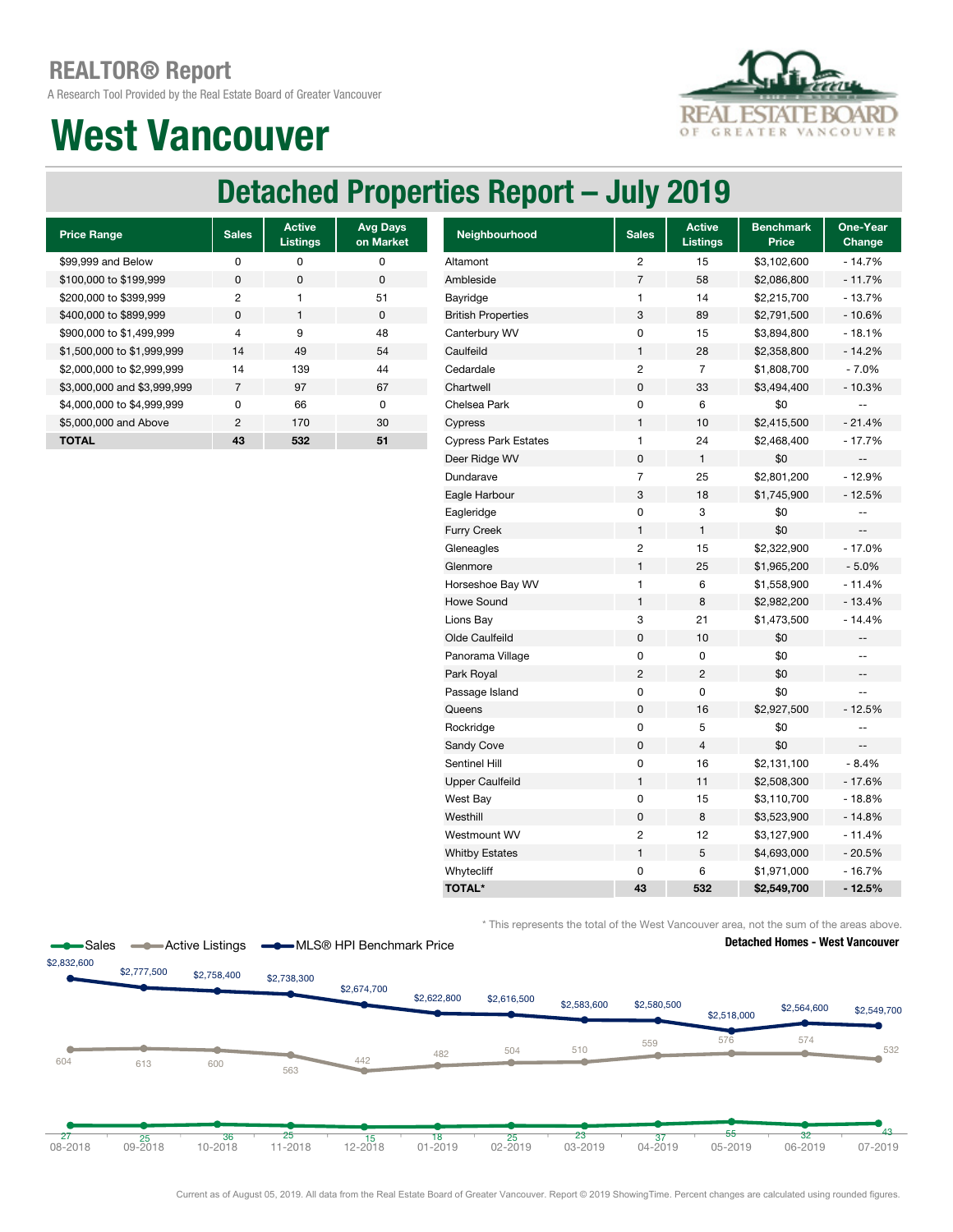A Research Tool Provided by the Real Estate Board of Greater Vancouver

## West Vancouver



### Condo Report – July 2019

| <b>Price Range</b>          | <b>Sales</b> | <b>Active</b><br><b>Listings</b> | <b>Avg Days</b><br>on Market |
|-----------------------------|--------------|----------------------------------|------------------------------|
| \$99,999 and Below          | ŋ            | O                                | O                            |
| \$100,000 to \$199,999      | <sup>0</sup> | n                                | <sup>0</sup>                 |
| \$200,000 to \$399,999      | 3            | 1                                | 22                           |
| \$400,000 to \$899,999      | 5            | 32                               | 41                           |
| \$900,000 to \$1,499,999    | 3            | 32                               | 31                           |
| \$1,500,000 to \$1,999,999  | 1            | 27                               | 65                           |
| \$2,000,000 to \$2,999,999  | ŋ            | 18                               | O                            |
| \$3,000,000 and \$3,999,999 | 1            | 8                                | 99                           |
| \$4,000,000 to \$4,999,999  | ŋ            | 5                                | O                            |
| \$5,000,000 and Above       | $\Omega$     | $\overline{4}$                   | $\Omega$                     |
| <b>TOTAL</b>                | 13           | 127                              | 41                           |
|                             |              |                                  |                              |

Sales **-C** Active Listings **-C** MLS® HPI Benchmark Price

| <b>Price Range</b>          | <b>Sales</b> | <b>Active</b><br><b>Listings</b> | <b>Avg Days</b><br>on Market | Neighbourhood               | <b>Sales</b>   | <b>Active</b><br><b>Listings</b> | <b>Benchmark</b><br>Price | One-Year<br>Change       |
|-----------------------------|--------------|----------------------------------|------------------------------|-----------------------------|----------------|----------------------------------|---------------------------|--------------------------|
| \$99,999 and Below          | 0            | $\pmb{0}$                        | 0                            | Altamont                    | 0              | 0                                | \$0                       | --                       |
| \$100,000 to \$199,999      | $\pmb{0}$    | 0                                | $\pmb{0}$                    | Ambleside                   | $\sqrt{4}$     | 35                               | \$743,900                 | $-10.6%$                 |
| \$200,000 to \$399,999      | 3            | 1                                | 22                           | Bayridge                    | 0              | 0                                | \$0                       | --                       |
| \$400,000 to \$899,999      | 5            | 32                               | 41                           | <b>British Properties</b>   | 0              | 0                                | \$0                       | --                       |
| \$900,000 to \$1,499,999    | 3            | 32                               | 31                           | Canterbury WV               | 0              | $\pmb{0}$                        | \$0                       | $\overline{\phantom{a}}$ |
| \$1,500,000 to \$1,999,999  | $\mathbf{1}$ | 27                               | 65                           | Caulfeild                   | $\pmb{0}$      | $\mathsf 0$                      | \$0                       | $\overline{\phantom{a}}$ |
| \$2,000,000 to \$2,999,999  | $\pmb{0}$    | 18                               | $\pmb{0}$                    | Cedardale                   | 0              | 3                                | \$0                       | $\overline{\phantom{a}}$ |
| \$3,000,000 and \$3,999,999 | $\mathbf{1}$ | 8                                | 99                           | Chartwell                   | $\pmb{0}$      | $\pmb{0}$                        | \$0                       | -−                       |
| \$4,000,000 to \$4,999,999  | $\pmb{0}$    | $\sqrt{5}$                       | $\pmb{0}$                    | Chelsea Park                | 0              | 0                                | \$0                       | $-$                      |
| \$5,000,000 and Above       | $\pmb{0}$    | $\overline{4}$                   | $\pmb{0}$                    | Cypress                     | $\pmb{0}$      | 0                                | \$0                       | $\overline{\phantom{a}}$ |
| <b>TOTAL</b>                | 13           | 127                              | 41                           | <b>Cypress Park Estates</b> | 0              | $\overline{7}$                   | \$2,449,300               | $-13.2%$                 |
|                             |              |                                  |                              | Deer Ridge WV               | $\pmb{0}$      | 5                                | \$0                       | $-$                      |
|                             |              |                                  |                              | Dundarave                   | 4              | 32                               | \$1,240,700               | $-15.1%$                 |
|                             |              |                                  |                              | Eagle Harbour               | $\mathsf 0$    | $\mathbf 0$                      | \$0                       | --                       |
|                             |              |                                  |                              | Eagleridge                  | 0              | 0                                | \$0                       | $\overline{\phantom{a}}$ |
|                             |              |                                  |                              | Furry Creek                 | $\pmb{0}$      | 0                                | \$0                       | --                       |
|                             |              |                                  |                              | Gleneagles                  | 0              | $\pmb{0}$                        | \$0                       | $-$                      |
|                             |              |                                  |                              | Glenmore                    | $\pmb{0}$      | $\mathbf 0$                      | \$0                       | ÷                        |
|                             |              |                                  |                              | Horseshoe Bay WV            | 0              | 6                                | \$0                       | $-$                      |
|                             |              |                                  |                              | <b>Howe Sound</b>           | 0              | 0                                | \$0                       | --                       |
|                             |              |                                  |                              | Lions Bay                   | 0              | 0                                | \$0                       | --                       |
|                             |              |                                  |                              | Olde Caulfeild              | 0              | $\pmb{0}$                        | \$0                       |                          |
|                             |              |                                  |                              | Panorama Village            | 1              | 12                               | \$1,320,400               | $-11.9%$                 |
|                             |              |                                  |                              | Park Royal                  | $\overline{4}$ | 25                               | \$1,115,200               | $-11.6%$                 |
|                             |              |                                  |                              | Passage Island              | 0              | 0                                | \$0                       | --                       |
|                             |              |                                  |                              | Queens                      | 0              | 0                                | \$0                       | --                       |
|                             |              |                                  |                              | Rockridge                   | 0              | 0                                | \$0                       | --                       |
|                             |              |                                  |                              | Sandy Cove                  | 0              | 0                                | \$0                       |                          |
|                             |              |                                  |                              | Sentinel Hill               | 0              | 0                                | \$0                       | $\overline{\phantom{a}}$ |
|                             |              |                                  |                              | <b>Upper Caulfeild</b>      | $\pmb{0}$      | $\mathsf 0$                      | \$0                       | --                       |
|                             |              |                                  |                              | West Bay                    | 0              | 0                                | \$0                       | $\overline{\phantom{a}}$ |
|                             |              |                                  |                              | Westhill                    | $\pmb{0}$      | $\mathsf 0$                      | \$0                       | $\overline{\phantom{a}}$ |
|                             |              |                                  |                              | Westmount WV                | 0              | 0                                | \$0                       | --                       |
|                             |              |                                  |                              | <b>Whitby Estates</b>       | $\pmb{0}$      | $\sqrt{2}$                       | \$0                       | --                       |
|                             |              |                                  |                              | Whytecliff                  | 0              | 0                                | \$0                       | --                       |
|                             |              |                                  |                              | <b>TOTAL*</b>               | 13             | 127                              | \$1,085,700               | $-12.2%$                 |

\* This represents the total of the West Vancouver area, not the sum of the areas above.





Current as of August 05, 2019. All data from the Real Estate Board of Greater Vancouver. Report © 2019 ShowingTime. Percent changes are calculated using rounded figures.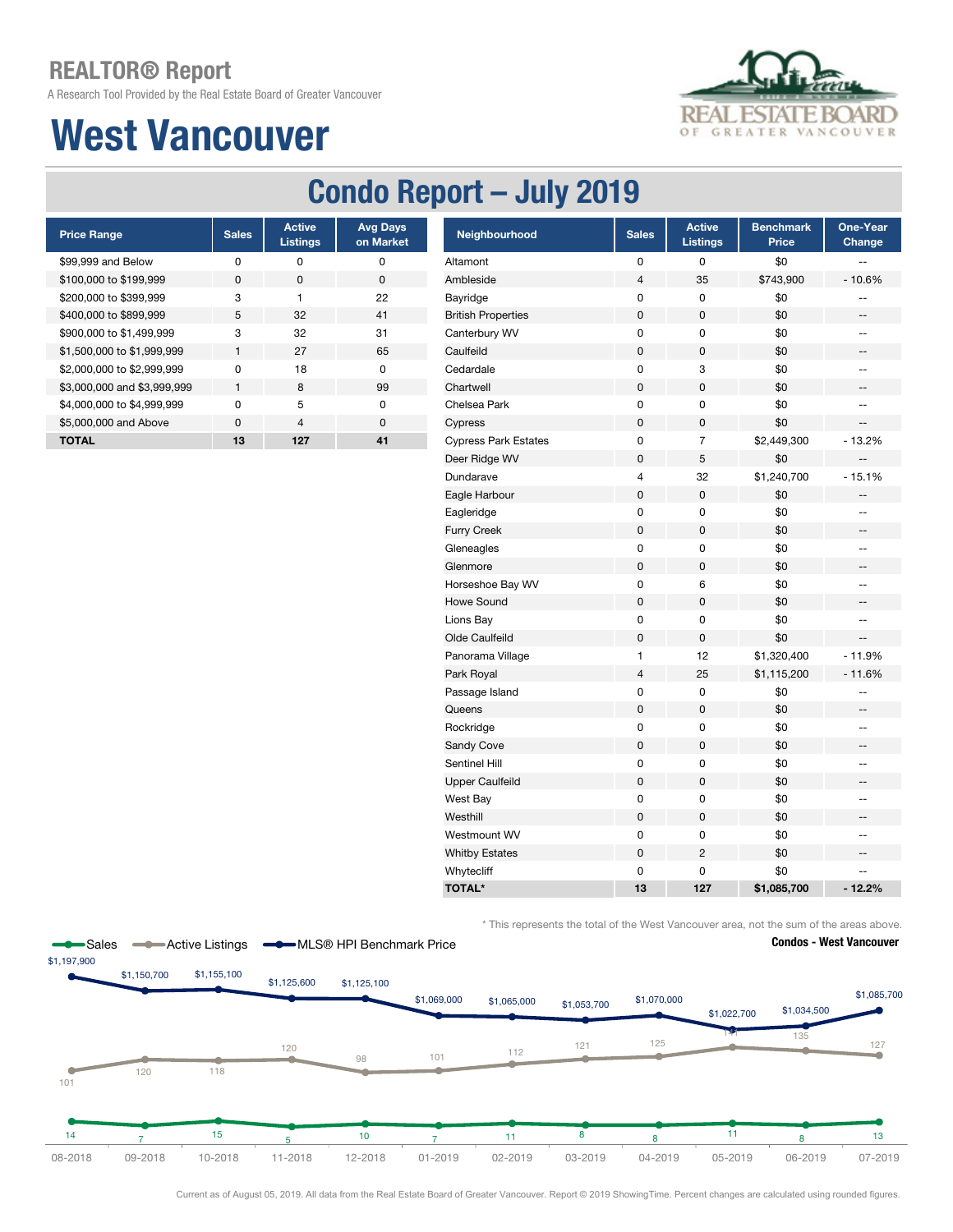A Research Tool Provided by the Real Estate Board of Greater Vancouver

## West Vancouver



#### Townhomes Report – July 2019

| <b>Price Range</b>          | <b>Sales</b> | <b>Active</b><br><b>Listings</b> | Days on<br><b>Market</b> |
|-----------------------------|--------------|----------------------------------|--------------------------|
| \$99,999 and Below          | ŋ            | O                                | ŋ                        |
| \$100,000 to \$199,999      | <sup>0</sup> | $\Omega$                         | $\Omega$                 |
| \$200,000 to \$399,999      | U            | U                                | O                        |
| \$400,000 to \$899,999      | <sup>0</sup> | 1                                | $\Omega$                 |
| \$900,000 to \$1,499,999    | ŋ            | 16                               | O                        |
| \$1,500,000 to \$1,999,999  | <sup>0</sup> | 9                                | $\Omega$                 |
| \$2,000,000 to \$2,999,999  | ŋ            | 9                                | ŋ                        |
| \$3,000,000 and \$3,999,999 | <sup>0</sup> | 2                                | ŋ                        |
| \$4,000,000 to \$4,999,999  | U            | 2                                | ŋ                        |
| \$5,000,000 and Above       | U            | 1                                | ŋ                        |
| TOTAL                       | O            | 40                               | Ω                        |

| <b>Price Range</b>          | <b>Sales</b> | <b>Active</b><br><b>Listings</b> | Days on<br><b>Market</b> | Neighbourhood               | <b>Sales</b> | <b>Active</b><br><b>Listings</b> | <b>Benchmark</b><br>Price | <b>One-Year</b><br>Change   |
|-----------------------------|--------------|----------------------------------|--------------------------|-----------------------------|--------------|----------------------------------|---------------------------|-----------------------------|
| \$99,999 and Below          | $\pmb{0}$    | $\pmb{0}$                        | $\pmb{0}$                | Altamont                    | $\pmb{0}$    | 0                                | \$0                       | $\overline{\phantom{a}}$    |
| \$100,000 to \$199,999      | $\mathbf 0$  | $\pmb{0}$                        | $\pmb{0}$                | Ambleside                   | $\mathsf 0$  | $\overline{c}$                   | \$0                       | $\overline{\phantom{a}}$    |
| \$200,000 to \$399,999      | $\pmb{0}$    | $\pmb{0}$                        | $\pmb{0}$                | Bayridge                    | $\pmb{0}$    | 0                                | \$0                       | $\overline{\phantom{a}}$    |
| \$400,000 to \$899,999      | $\pmb{0}$    | $\mathbf{1}$                     | $\pmb{0}$                | <b>British Properties</b>   | $\pmb{0}$    | $\mathbf{1}$                     | \$0                       | $\overline{\phantom{a}}$    |
| \$900,000 to \$1,499,999    | 0            | 16                               | 0                        | Canterbury WV               | $\mathsf 0$  | 0                                | \$0                       | $\overline{\phantom{a}}$    |
| \$1,500,000 to \$1,999,999  | $\mathsf 0$  | $9\,$                            | $\mathbf 0$              | Caulfeild                   | $\pmb{0}$    | 0                                | \$0                       | $\overline{\phantom{a}}$    |
| \$2,000,000 to \$2,999,999  | 0            | 9                                | $\mathbf 0$              | Cedardale                   | 0            | 3                                | \$0                       | $\overline{\phantom{a}}$    |
| \$3,000,000 and \$3,999,999 | $\pmb{0}$    | $\sqrt{2}$                       | $\pmb{0}$                | Chartwell                   | $\pmb{0}$    | $\mathsf{O}\xspace$              | \$0                       | $\qquad \qquad -$           |
| \$4,000,000 to \$4,999,999  | $\pmb{0}$    | $\overline{2}$                   | $\pmb{0}$                | Chelsea Park                | $\pmb{0}$    | $\mathbf{1}$                     | \$0                       | $\overline{\phantom{a}}$    |
| \$5,000,000 and Above       | $\pmb{0}$    | $\mathbf{1}$                     | $\pmb{0}$                | Cypress                     | $\pmb{0}$    | $\mathsf{O}\xspace$              | \$0                       | --                          |
| <b>TOTAL</b>                | $\bf{0}$     | 40                               | $\bf{0}$                 | <b>Cypress Park Estates</b> | $\pmb{0}$    | $\mathsf 0$                      | \$0                       | $\overline{\phantom{a}}$    |
|                             |              |                                  |                          | Deer Ridge WV               | $\pmb{0}$    | $\overline{2}$                   | \$0                       | $\overline{\phantom{a}}$    |
|                             |              |                                  |                          | Dundarave                   | $\pmb{0}$    | $\mathbf{1}$                     | \$0                       | $\sim$                      |
|                             |              |                                  |                          | Eagle Harbour               | $\pmb{0}$    | $\mathsf 0$                      | \$0                       | $\overline{\phantom{a}}$    |
|                             |              |                                  |                          | Eagleridge                  | $\pmb{0}$    | $\mathsf 0$                      | \$0                       | $\overline{\phantom{a}}$    |
|                             |              |                                  |                          | Furry Creek                 | $\pmb{0}$    | $\overline{c}$                   | \$0                       | $\overline{\phantom{a}}$    |
|                             |              |                                  |                          | Gleneagles                  | $\pmb{0}$    | $\mathsf 0$                      | \$0                       | $\overline{\phantom{a}}$    |
|                             |              |                                  |                          | Glenmore                    | $\pmb{0}$    | $\mathsf 0$                      | \$0                       | $\overline{\phantom{a}}$    |
|                             |              |                                  |                          | Horseshoe Bay WV            | $\pmb{0}$    | 1                                | \$0                       | $\overline{\phantom{a}}$    |
|                             |              |                                  |                          | <b>Howe Sound</b>           | $\pmb{0}$    | $\boldsymbol{9}$                 | \$0                       | $\overline{\phantom{a}}$    |
|                             |              |                                  |                          | Lions Bay                   | 0            | 0                                | \$0                       | $\overline{\phantom{a}}$    |
|                             |              |                                  |                          | Olde Caulfeild              | $\pmb{0}$    | $\mathbf{1}$                     | \$0                       | $\overline{\phantom{a}}$    |
|                             |              |                                  |                          | Panorama Village            | $\mathsf 0$  | 6                                | \$0                       | $\mathcal{L}_{\mathcal{F}}$ |
|                             |              |                                  |                          | Park Royal                  | $\pmb{0}$    | 3                                | \$0                       | $\overline{\phantom{a}}$    |
|                             |              |                                  |                          | Passage Island              | $\pmb{0}$    | 0                                | \$0                       | $\overline{\phantom{a}}$    |
|                             |              |                                  |                          | Queens                      | $\pmb{0}$    | 0                                | \$0                       | $\overline{\phantom{a}}$    |
|                             |              |                                  |                          | Rockridge                   | $\pmb{0}$    | 0                                | \$0                       | $\overline{\phantom{a}}$    |
|                             |              |                                  |                          | Sandy Cove                  | $\pmb{0}$    | 0                                | \$0                       | $\overline{\phantom{a}}$    |
|                             |              |                                  |                          | Sentinel Hill               | 0            | 0                                | \$0                       | $\overline{\phantom{a}}$    |
|                             |              |                                  |                          | <b>Upper Caulfeild</b>      | $\pmb{0}$    | $\ensuremath{\mathsf{3}}$        | \$0                       | $\overline{\phantom{a}}$    |
|                             |              |                                  |                          | West Bay                    | $\mathsf 0$  | 0                                | \$0                       | $\sim$                      |
|                             |              |                                  |                          | Westhill                    | $\pmb{0}$    | $\mathsf 0$                      | \$0                       | $\overline{\phantom{a}}$    |
|                             |              |                                  |                          | Westmount WV                | 0            | 0                                | \$0                       | $\overline{\phantom{a}}$    |
|                             |              |                                  |                          | <b>Whitby Estates</b>       | $\pmb{0}$    | 5                                | \$0                       | $\overline{\phantom{a}}$    |
|                             |              |                                  |                          | Whytecliff                  | $\mathbf 0$  | 0                                | \$0                       | $\sim$                      |
|                             |              |                                  |                          | <b>TOTAL*</b>               |              | 40                               | \$0                       | $\overline{\phantom{a}}$    |

\* This represents the total of the West Vancouver area, not the sum of the areas above.



Sales **-C** Active Listings **-C** MLS<sup>®</sup> HPI Benchmark Price